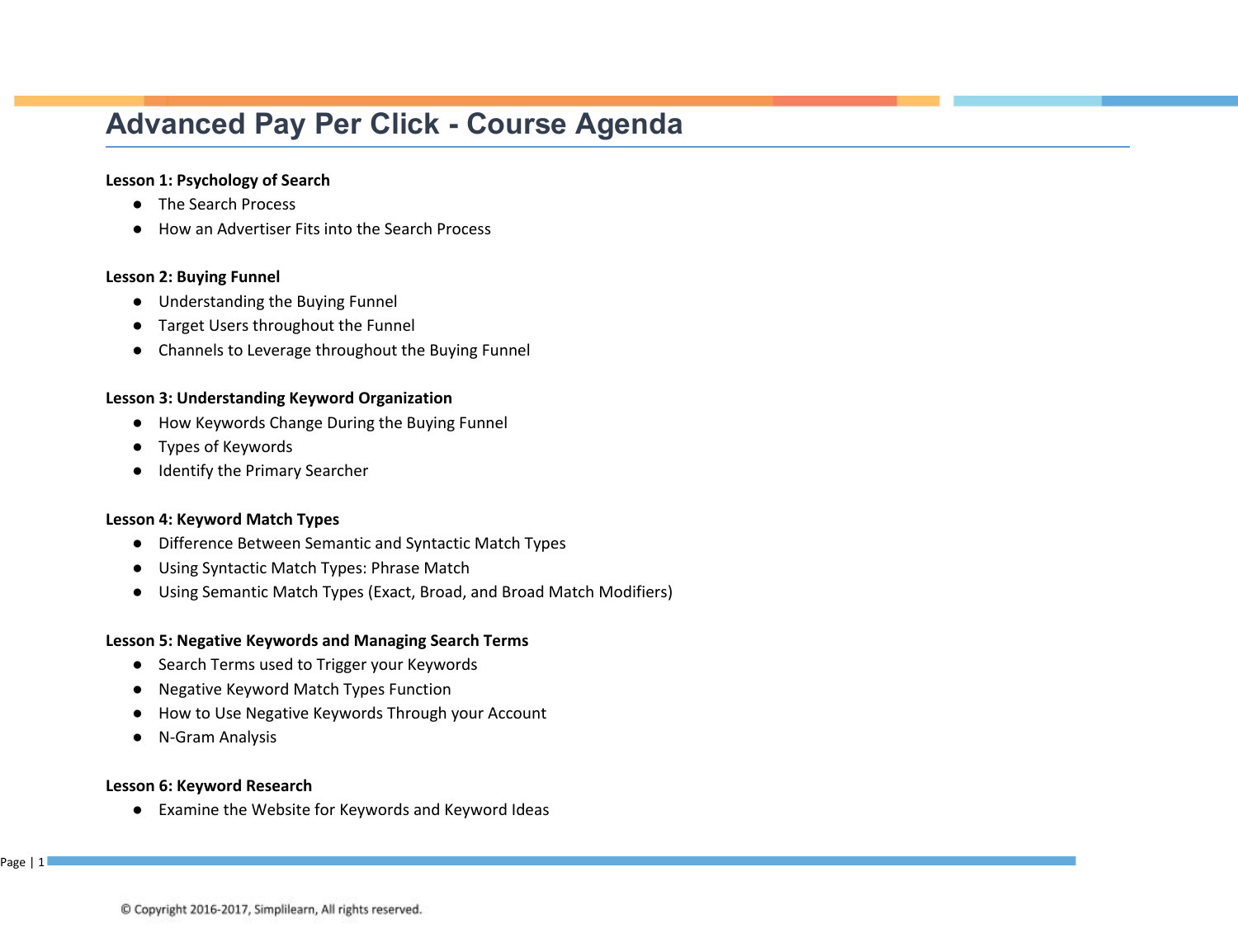- Utilize the Analytics for Keyword Ideas
- Utilize Google Keyword Planner Tool to Gain Keyword Ideas

## **Lesson 7: Creating Compelling Ads**

- Understand Ad Components
- Where to Send Traffic
- Features and Benefits
- Create a Call-to-Action
- Craft Ads That Match the Buying Cycle

## **Lesson 8: Advanced Ad Features**

- Dynamically Customize Ads
- Prequalify a B2B Audience
- Ensure Your Ads Are Complete

## **Lesson 9: Ad Testing**

- Types of Ad Testing
- Single and Multi-Ad Group Testing
- Testing Metrics and Data

#### **Lesson 10: Ad Extensions**

- Discuss the Meaning of Ad Extensions
- Utilize Informational Extensions
- List Additional Options to Interact with Your Business
- Create Special Promotions and Prices for Ads
- Use Additional Options

## **Lesson 11: Campaign Types, Budget, and Reach**

- Choosing the Appropriate Campaign Type
- Selecting the Right Networks for Your Ads
- Setting and Controlling Your Budgets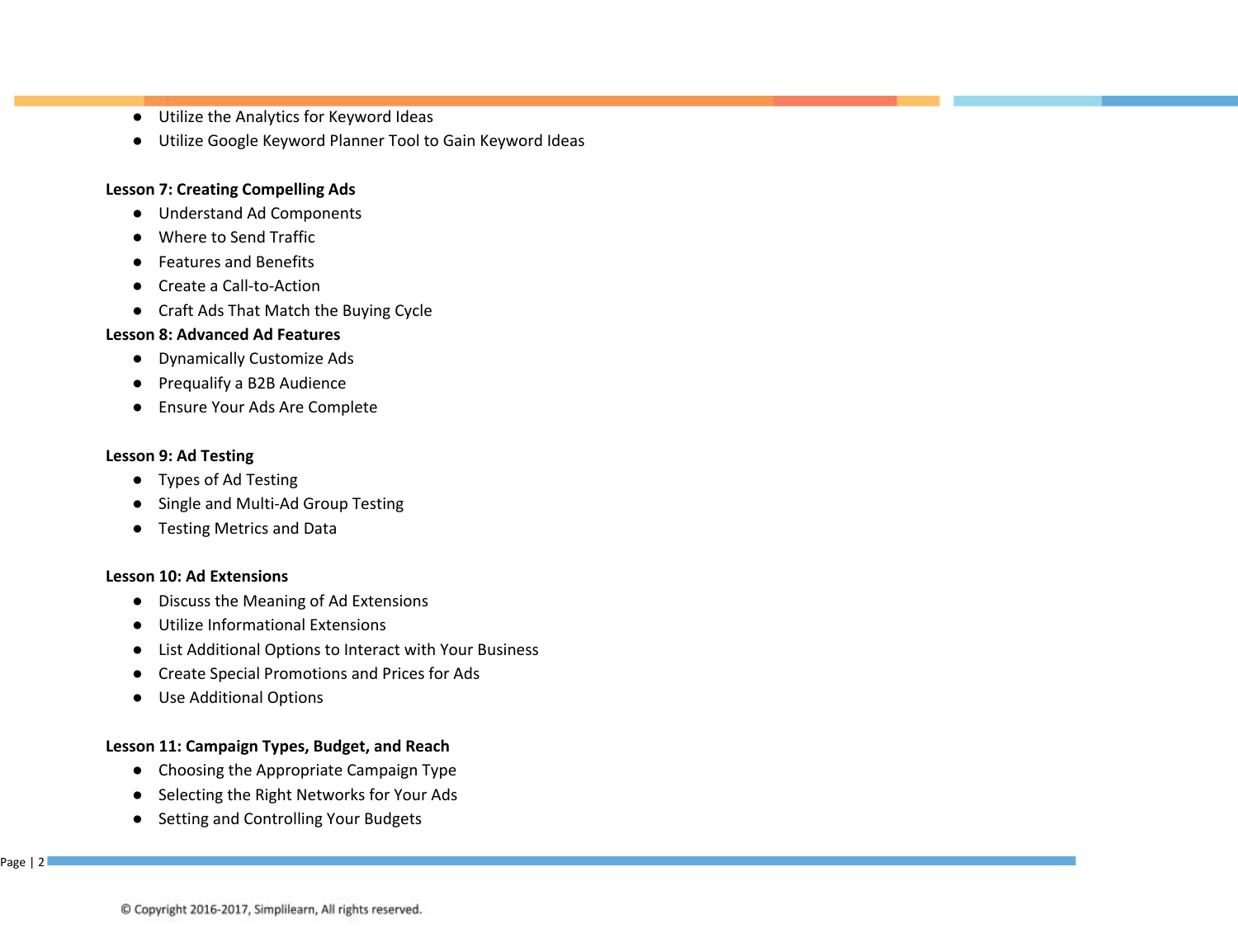● Exploring Other Settings

## **Lesson 12: Location and Language Targeting**

- Choosing the Locations for Your Ads
- Using Advanced Location Targeting Options
- Selecting the Appropriate Languages for Your Campaign

# **Lesson 13: Introduction to Audience Types**

- The Remarketing Process
- Customer Match with CRM Data
- Expand Audiences with Similar Lists
- Target Users with In-Market and Affinity Audiences
- Demographic Targeting Options

## **Lesson 14: How to Segment Data and Create Lists**

- Segment Your Data
- Creating a Remarketing List
- Creating Customer Match

# **Lesson 15: Using the Audience Lists to Reach Customers**

- Comparing Targeting and Observation
- Using Audience Bid Modifiers
- Analyzing Customer Data Using Audience Insights

## **Lesson 16: Introduction to the Display Network**

- Understanding the Targeting Options
- Listing the Display Ad Formats
- Choosing the Targeting Method Based on the Funnel

# **Lesson 17: Display Targeting Options**

● Contextual Targeting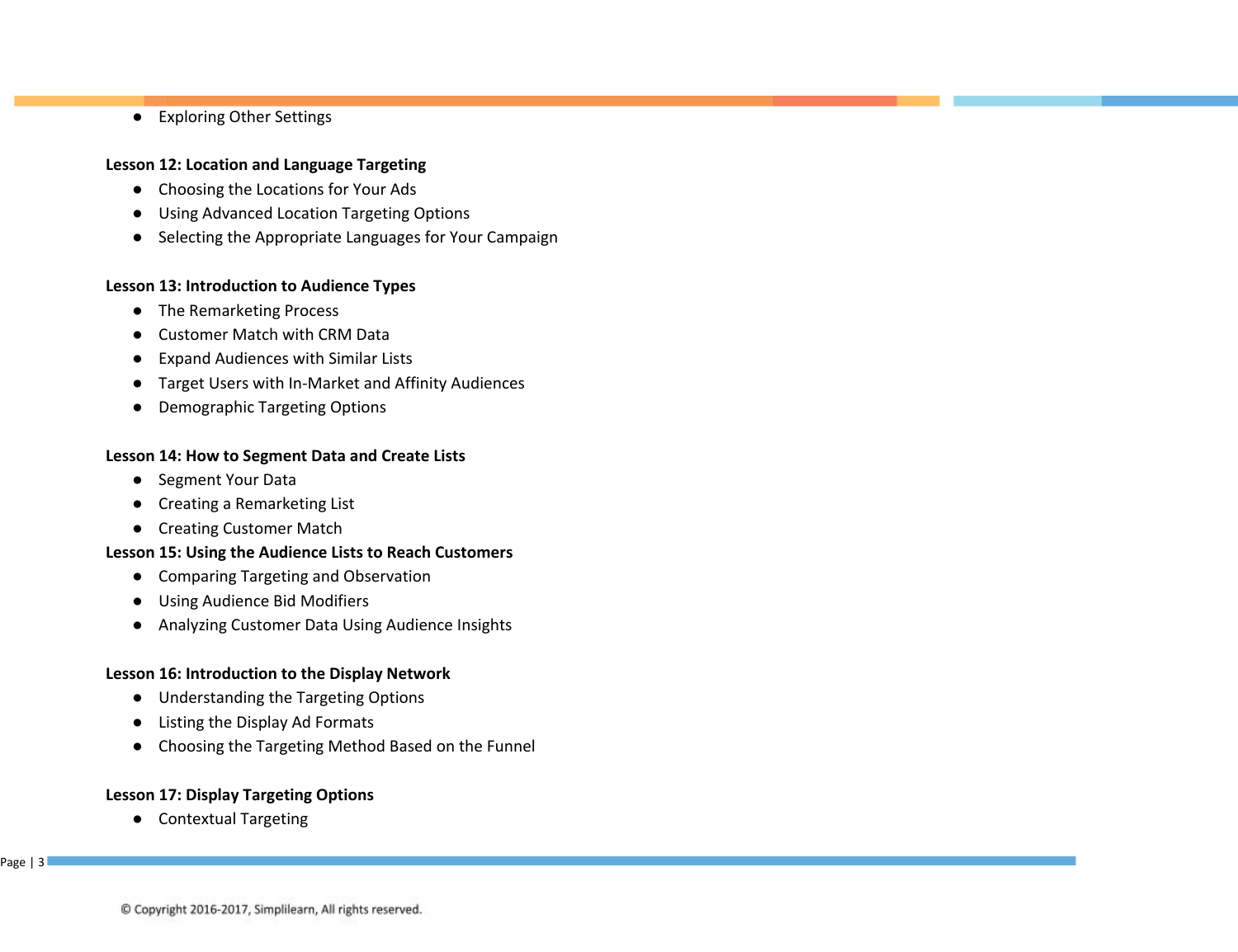- Placement Targeting
- Layered Targeting
- Blocking Inappropriate Content

## **Lesson 18: Display Ad Formats**

- Create Effective Responsive Ads
- Upload Image Ads
- When to Use Image and Responsive Ads

## **Lesson 19: Setting And Measuring Goals**

- Setting Goals
- Measuring Goals
- Attribution Methods

# **Lesson 20: Bidding Options**

- Choose a Bid Method
- Automate Manual Bidding
- Apply Bid Modifiers

# **Lesson 21: Reporting and Testing**

- Customize the Interface
- Create Reports and Dashboards
- Click Fraud
- Drafts and Experiments

# **Lesson 22: Ad Group Organization**

- Create Tightly Themed Ad Groups
- Bulk Ad Group Creation

# **Lesson 23: Campaign Organization**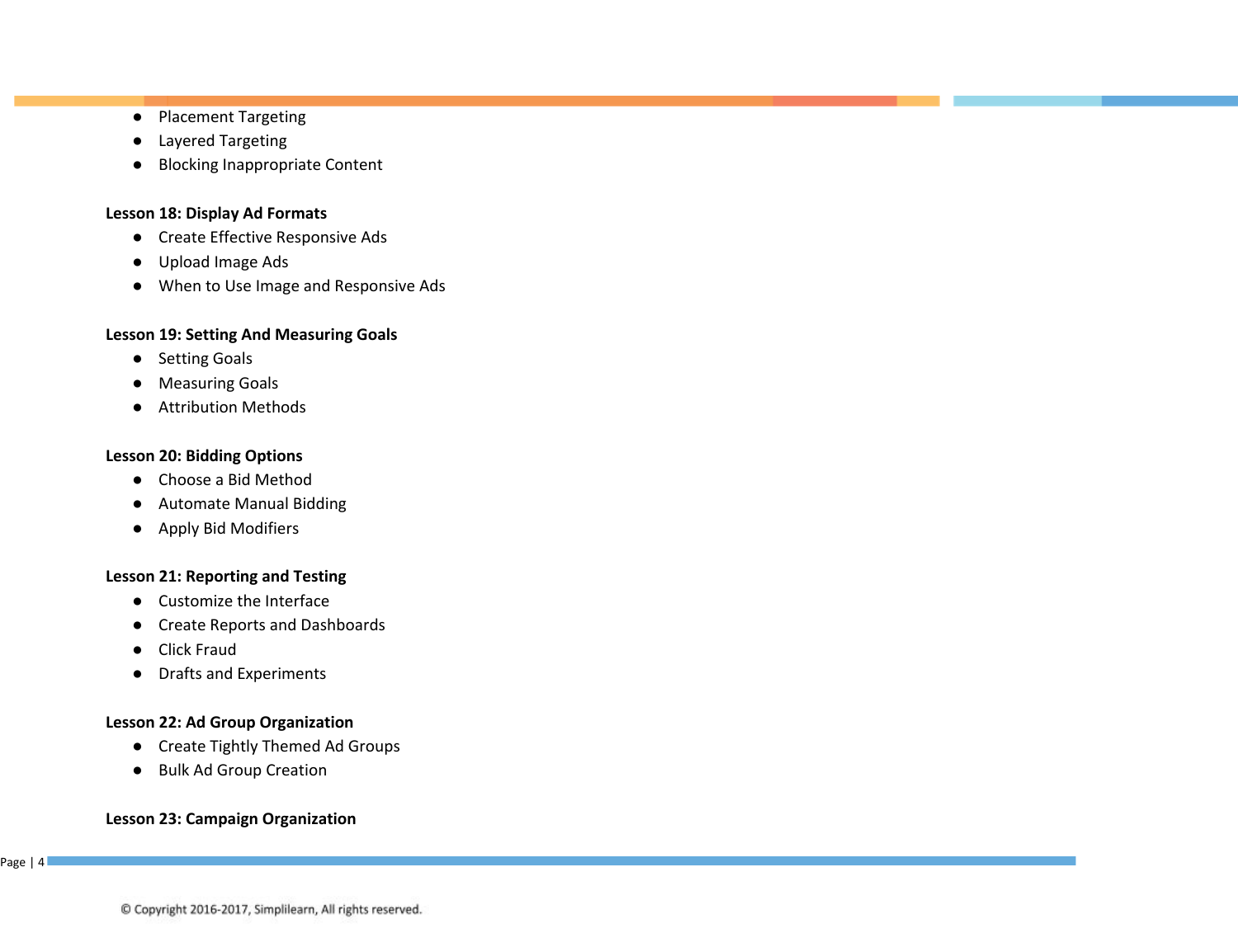- When to Create Separate Campaigns
- Organize Campaigns Based on the Goals
- Process of Account Organization

#### **Lesson 24: Working with Multiple Accounts**

- Working with Google Ads Manager Account
- Managing Multiple Users' Account Access
- Making Bulk Changes with the Google Ads Editor

#### **Lesson 25: Introduction to Quality Score**

- How Ad Rank Functions
- The Quality Score Factors
- The Quality Score Factors

## **Lesson 26: Working with Quality Score**

- Assess Quality Score Data
- Improving Your Quality Score
- Using Impression Share

## **Lesson 27: Quality Score Diagnosis and Pivot Tables**

- Download Quality Score Data
- Create Pivot Tables

## **Lesson 28: Setting Up Your PPC Strategy**

- Plan and Conduct a Strategic Interview
- Create a Marketing Plan
- Create a Checklist to Ensure Completion

## **Lesson 29: Creating Your Account**

● Implementing Account Tracking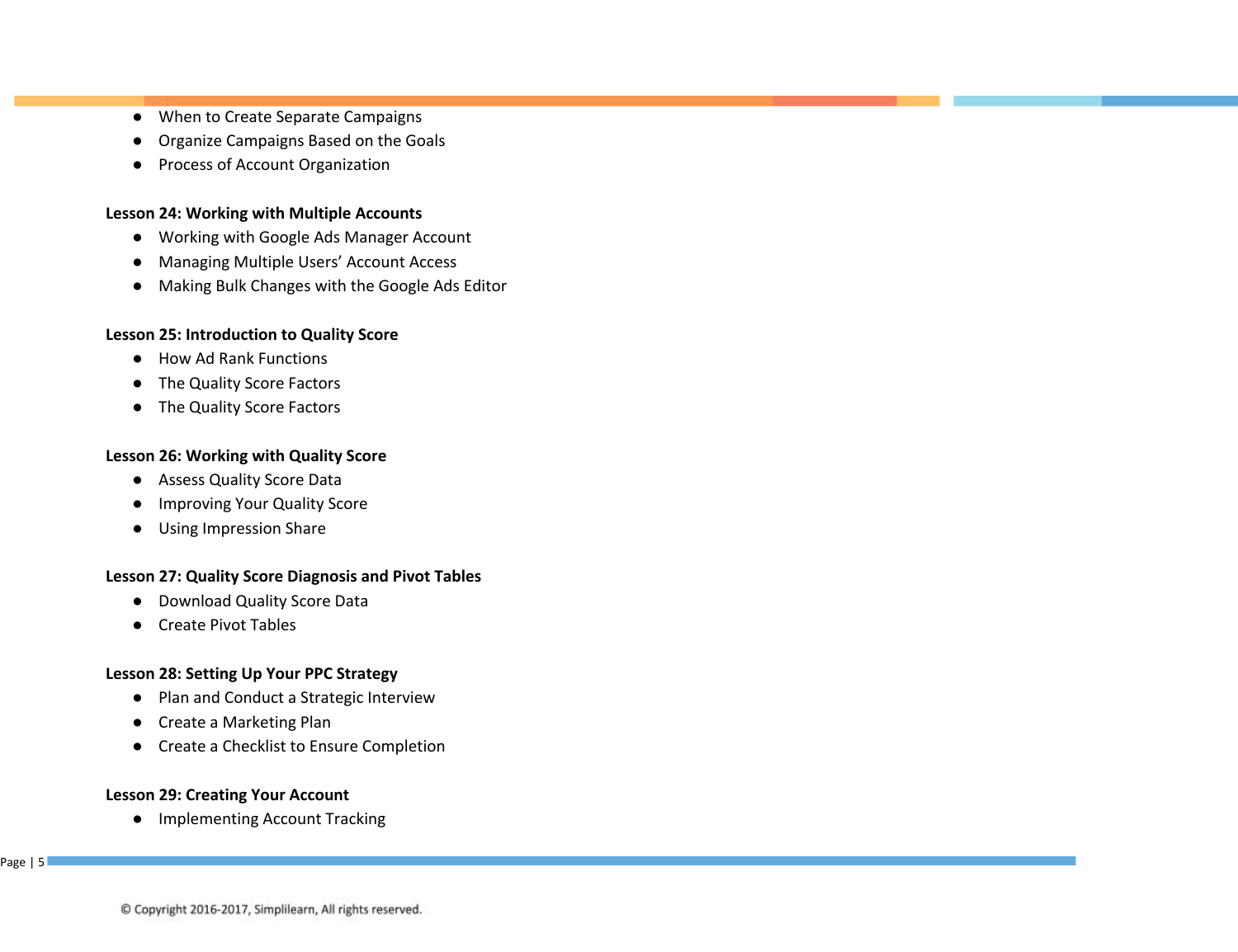- Planning Account Creation
- Create the Account

#### **Lesson 30: Managing Your Account**

- Operate an Active Campaign to Keep It on Target
- Refine the Campaign's Targets
- Manage a Long-Term PPC Account

## **Lesson 31: Shopping and Video Campaigns**

- Create a Shopping Campaign
- Create a Video Campaign

## **Lesson 32: Automation and Other Tools**

- Automating Your Google Ads Account
- Other Tools Required for Automation

#### **Projects:**

As part of the courseware, you will get to work on 5 projects based on industry use cases. Below are its details:

#### **Project 1: Keyword Research**

Using the Keyword Planner, do initial research on keywords that encompass your target services.

## **Project 2: Ad Creation**

Using the keywords, create ads for your product or service to reach your target.

## **Project 3: Audience Targeting and Strategy**

You need to create an audience to help reach your target market and to keep those who converted by seeing your ads.

## **Project 4: Account Organization**